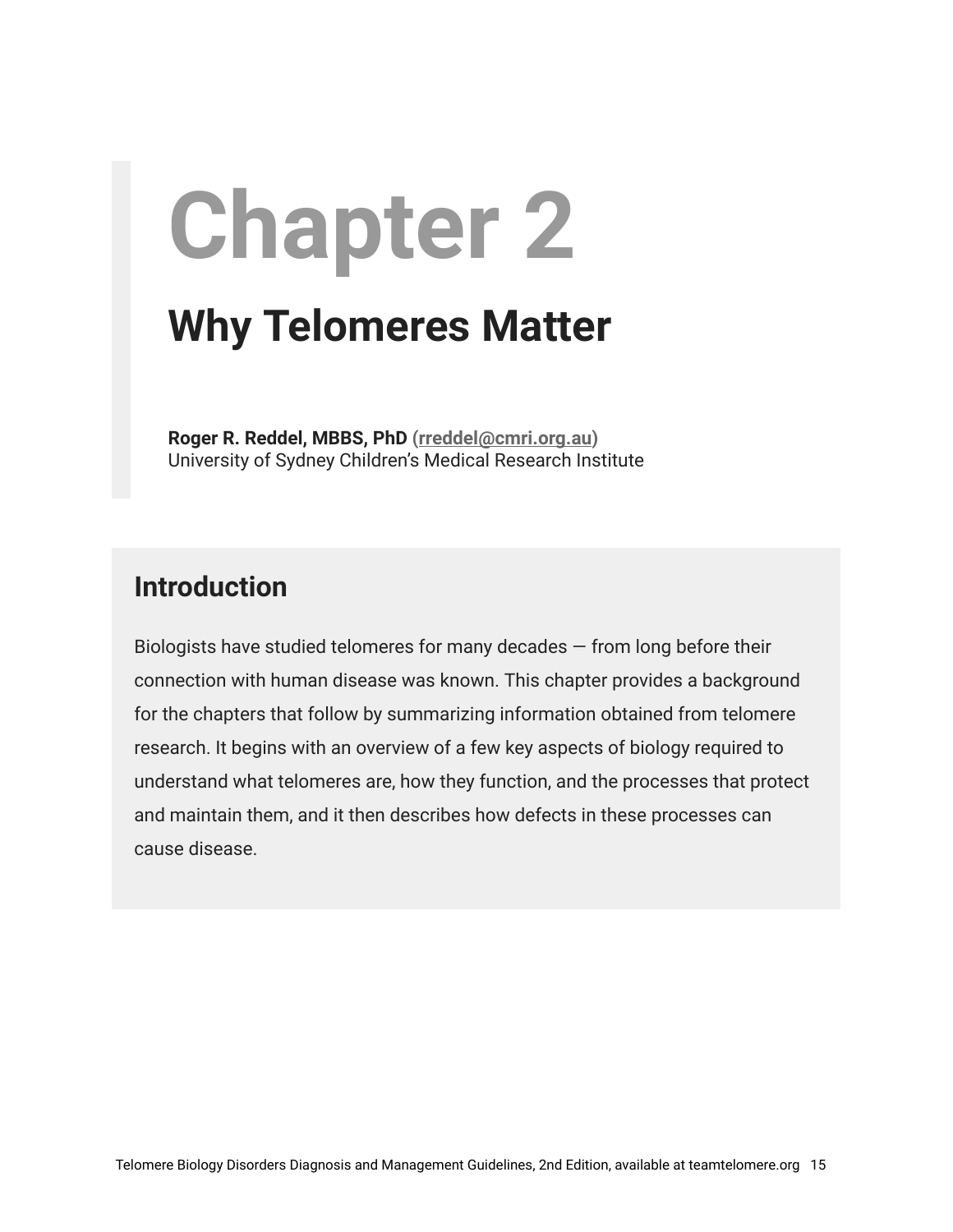## **Types of Cells**

Organisms are composed of microscopic building blocks called cells and products (like the minerals and proteins that help form bone) that cells export into their environment. Each human contains many trillions of cells.

In the adult body, there are many types of cells with specialized roles, and many different shapes and sizes to suit their functions. One example is peripheral nerve cells, which are very long so they can carry electrical impulses from the spinal cord to a muscle. Another is red blood cells, which are essentially small bags containing the oxygen-binding protein hemoglobin that get pumped around the body inside blood vessels, carrying oxygen from the lungs to other tissues.

One fundamental distinction between cell types relates to whether they are designed to pass on genetic information to the next generation or not. Ova and sperm, the cells that fuse to form a zygote and start the process of embryo formation, and the specialized cells that give rise to ova and sperm, are referred to as germline cells. All other cells in the body are called somatic cells.

## **Why Cells Need to Make Copies of Themselves**

Cells replicate themselves via a process which usually involves growing in size and then dividing into two cells. The process is known as cell division, which means that this is one situation where division is the same as multiplication!

Throughout our lifetime, our cells need to replicate themselves a large number of times. We start off as a single fertilized egg cell (zygote), which needs to undergo a very large number of cell divisions to produce a fully formed baby. Growth of a baby into an adult also occurs through the production of enormous numbers of new cells.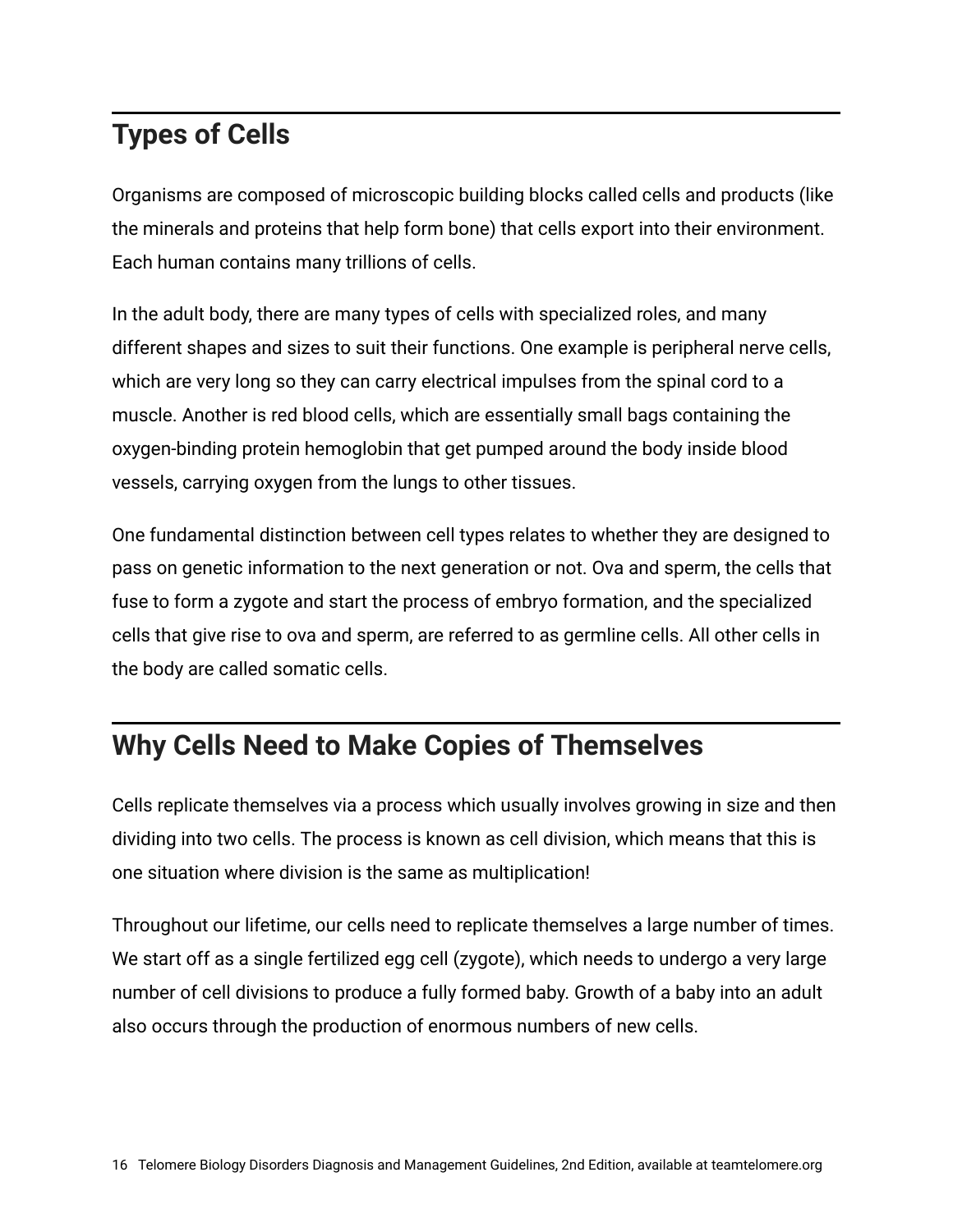Further increasing the need for cell replication, most types of cells are replaced  $-$  in some cases many times over  $-$  during a normal life span. There are some exceptions, like certain types of nerve cells that are made early on in embryonic development and then can last for a lifetime, but cells of many other types are broken down and replaced by new ones.

Some of our cells are replaced regularly, which may be thought of as "programmed maintenance." One example is red blood cells, which are replaced with new cells every four months on average; the old ones are broken down and their molecular components are recycled.

Another example is skin cells, which are programmed to die off and shed; they are continuously replaced by new cells. The lining of the bowel is also being continuously replaced. Other types of cells are either replaced when they are damaged or are produced to meet a particular demand. For example, certain types of white blood cells are produced in large numbers when they are needed to fight an infection, and then mostly die off when their job is completed.

#### **The Molecules of Life**

Most cells contain a complete copy of the entire instruction set required for them to function and interact with each other. This is encoded in a very long molecule  $-$  DNA (deoxyribonucleic acid). In contrast to the binary code used for computers (which consists of long strings of ones and zeros), DNA contains four component nucleotides represented by the letters A (adenine), C (cytosine), G (guanine), and T (thymine), which constitute a four-letter code. The complete set of DNA nucleotides is called the genome, and the DNA of the human genome is divided into 46 pieces called chromosomes. Twenty-three of these chromosomes come from one parent, and the other 23 from the other parent (see Chapter 5, Genetic Counseling for Families). Twenty-two chromosomes are paired (essentially slightly different versions of the same genetic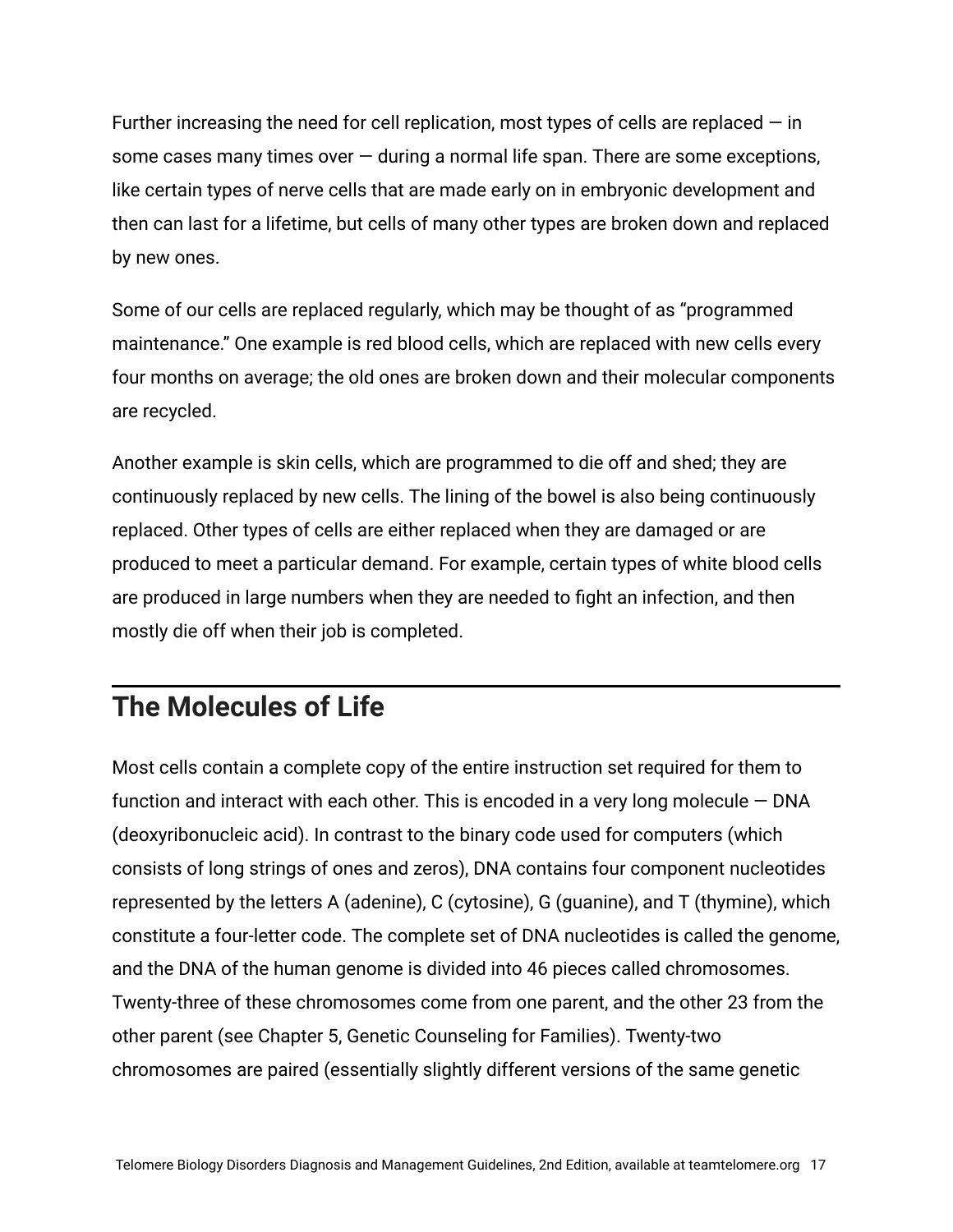information) and referred to as autosomes; the remaining two chromosomes are the sex chromosomes, X and Y, which are similar in females (XX), but not in males (XY).

There are many other types of molecules within a living cell, but here just two other types will be mentioned: proteins and RNA (ribonucleic acid) molecules.

Proteins are particularly important because they form much of the intricate machinery that carries out a huge range of processes required for life, including copying DNA and other molecules when cells are getting ready to divide. The precise makeup of individual proteins is encoded within specific regions (genes) of the DNA. Genes are used as the templates for production of RNA molecules, which are transported to areas within the cell responsible for manufacturing proteins (Figure 1).

Therefore, RNA acts as an intermediary molecule, taking instructions from the genome to the places where proteins are made. Biologists refer to the process of making RNA from the DNA code as transcription, and the process of making proteins according to the instructions in the RNA as translation. There are two functioning copies (alleles) of most genes, with many of the genes on the sex chromosomes being notable exceptions.

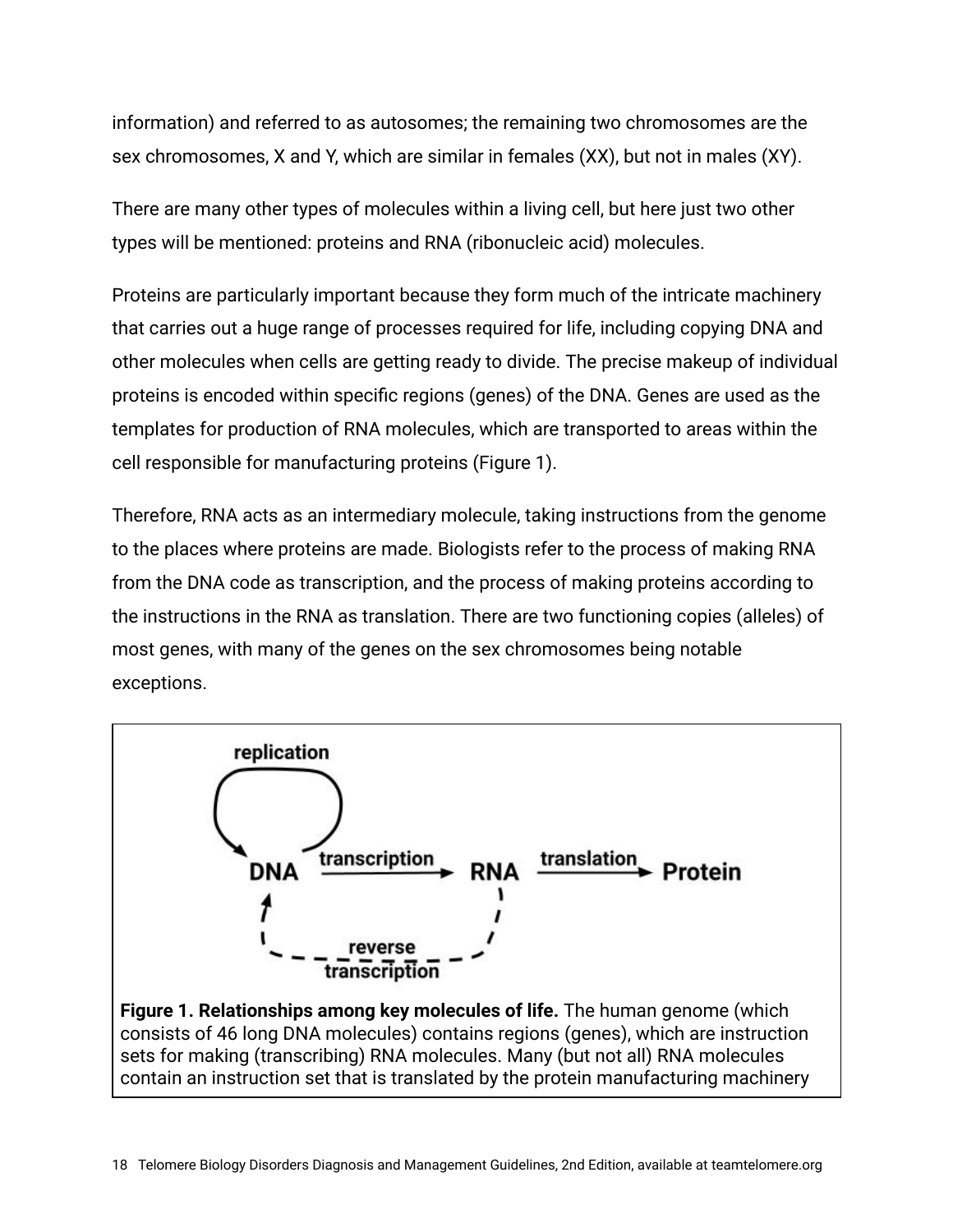into a specific protein. Specialized proteins and RNA molecules assemble into large molecular machines that make a replicate copy of a cell's DNA (using the existing DNA as a template) when it is getting ready to divide into two cells. Sometimes, an RNA molecule is used as the template for making relatively small pieces of DNA, a process known as reverse transcription.

The way DNA gets copied when cells are being replicated is particularly interesting. DNA has two side-by-side strands, twisted to form the well-known double helix structure discovered by Watson and Crick. The strands are not identical; instead, they are complementary to each other. The relationship between the two strands in the double helix is determined by a very simple rule: wherever one strand has an A the other strand must have a T (and vice versa), and wherever one strand has a C the other strand must have a G (and vice versa).

To copy DNA, specialized proteins pull the strands apart and synthesize a new, complementary strand on each of the existing strands. This means that each DNA copy contains one pre-existing strand plus one newly synthesized strand.

Because RNA molecules are made according to the DNA code (but with different chemical building blocks), they can sometimes be "read backwards" by other specialized proteins to synthesize DNA. This process is called reverse transcription.

#### **Telomeres**

The arrangement of the human genome as a collection of 46 chromosomes, each with two ends, presents two big challenges that cells need to deal with. The first challenge is that the DNA copying machinery is incapable of copying all the way to the ends of a DNA molecule. The consequence is that chromosomes get slightly shorter every time cells are replicated.

The second is that cells need to be able to distinguish these 92 ends from accidental breaks elsewhere in the genome. Breaks in DNA have potentially serious consequences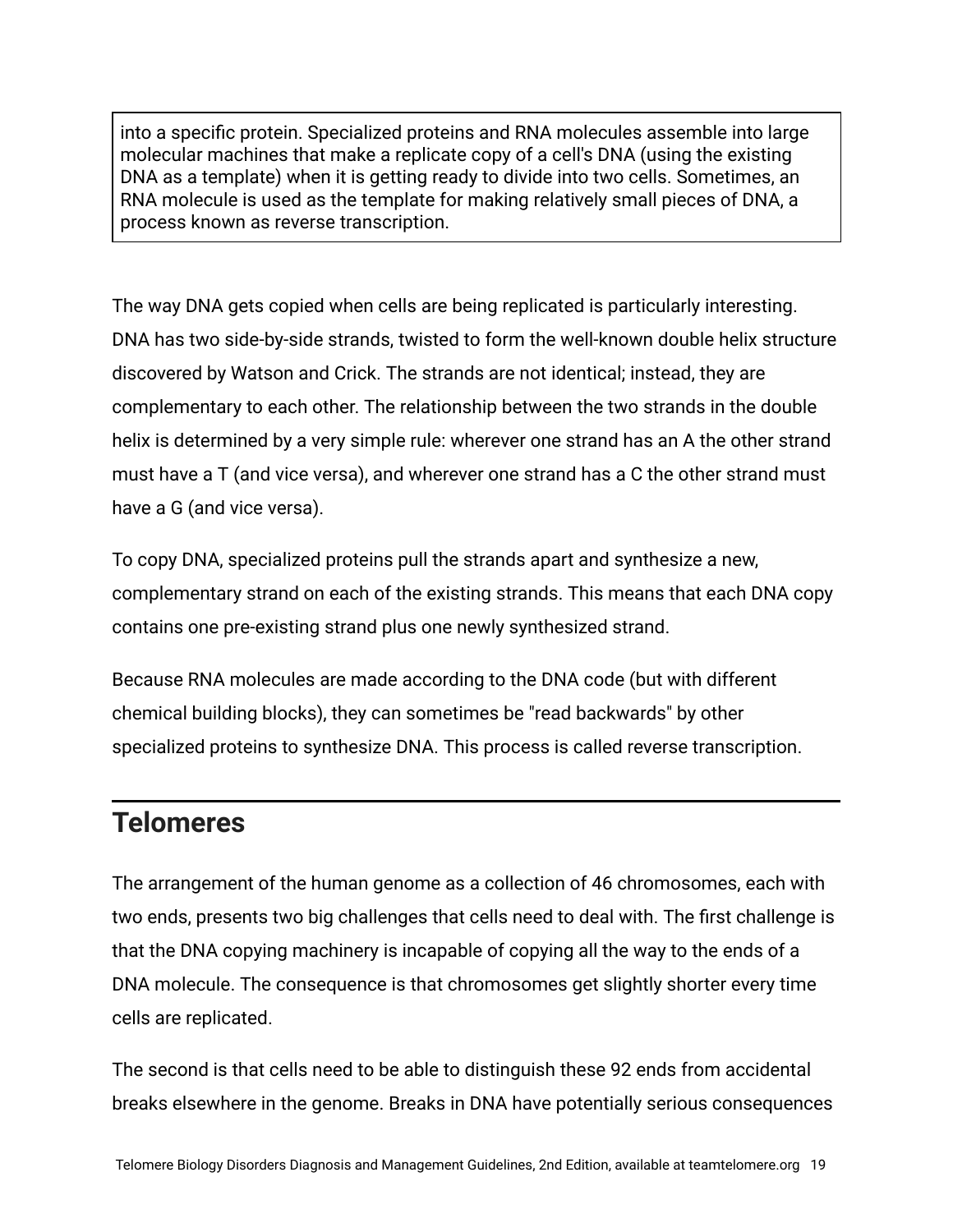for cells, and cells therefore have elaborate sets of machinery for rejoining fractured ends. It is very important, however, that ends of different chromosomes do not get "repaired" by being inappropriately joined together. This would result in one larger chromosome, which is prone to breakage at a random location, destabilizing the genome.

Cells solve these two problems in the following ways. First, there is a specific DNA code at every chromosome end, which consists of a string of six letters (TTAGGG) repeated many hundreds of times (Figure 2). Because this repetitive DNA does not code for a protein, it is partly dispensable: some of it can be lost due to normal shortening of chromosome ends without adverse consequences.



Second, there are specialized proteins within the cell that recognize DNA containing this specific code and bind to it, and there are other proteins which bind to the DNA-binding proteins. Together, these proteins form a complex structure that coats the chromosome ends and protects (or shelters) them from being mistakenly recognized as an accidental DNA break. Collectively, these proteins are therefore called the shelterin complex, and within this complex there are six different proteins: TRF1, TRF2, TIN2, TPP1, POT1, and hRAP1.

The repetitive DNA at the end of a chromosome is called a telomere. Sometimes, however, biologists use the same word to refer to the DNA plus the proteins that bind to it. Although this is potentially confusing, the meaning of the word is usually clear from the context.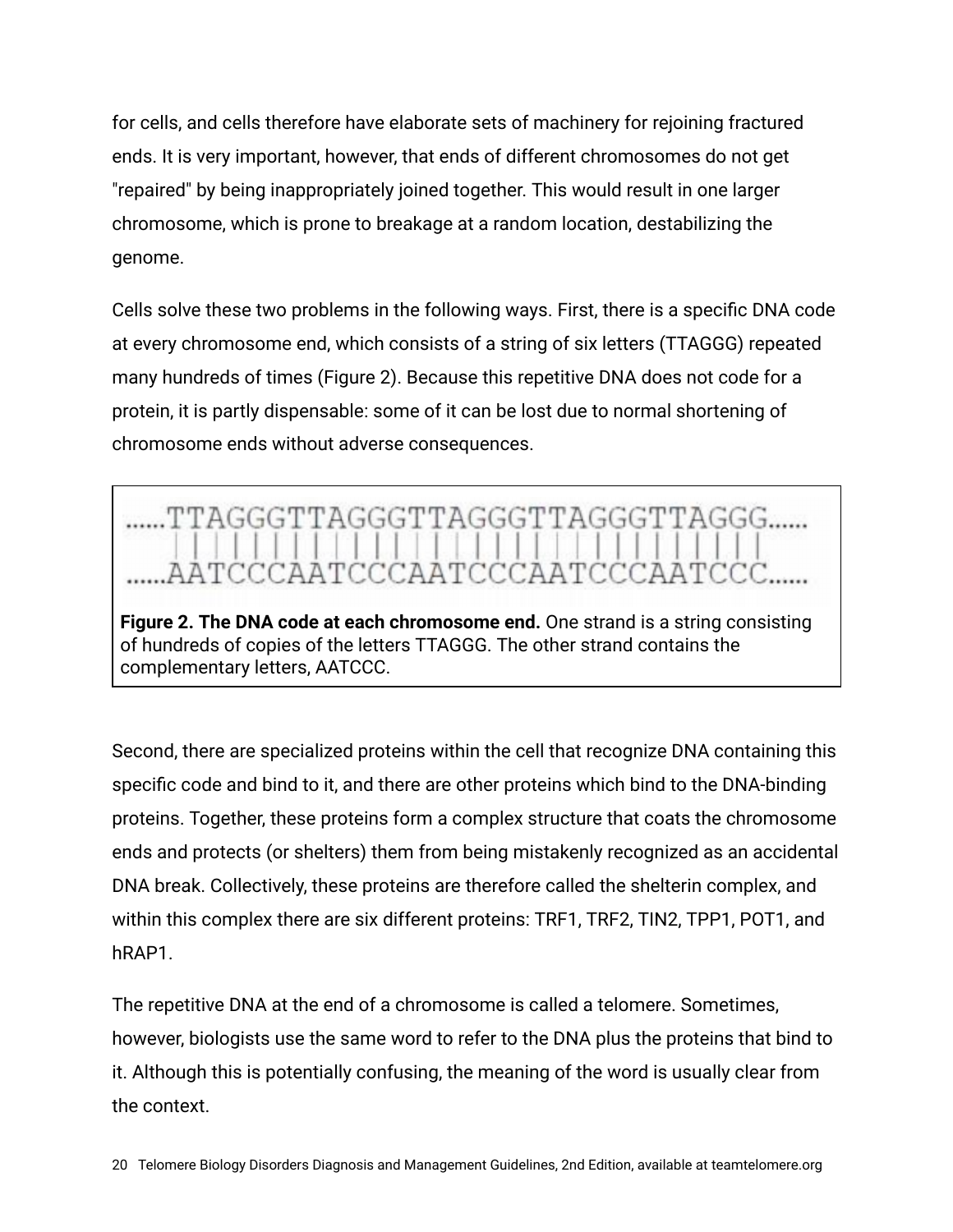Although telomeres still function despite a considerable amount of shortening, the amount of shortening that can occur without consequence is not unlimited. If too much shortening occurs, there is not enough telomere DNA left for shelterin to bind to, which results in the chromosome ends losing their protection from being treated as a DNA break.

Cells have a built-in mechanism to deal with shortened telomeres. Once a telomere reaches a minimum length, the cell is no longer permitted to divide again. In effect, it reaches its use-by date for replication. Telomere shortening can thus contribute substantially to the aging process. When there is a significant decline in the number of cells that are able to divide, tissues and organs lose their capacity to undergo the renewal processes upon which healthy function depends. Telomere shortening can contribute to aging even in tissues that contain many non-dividing cells (like the brain) because their health depends on cells that do need to continue dividing. For example, the nutrition of the non-dividing cells of the brain depends on blood vessels lined by cells that must continue dividing to maintain normal function.

#### **How Telomeres Can Last a Normal Lifespan**

Telomeres are part of a finely tuned biological system. Under normal circumstances, telomeres continue to function, protecting the chromosomes throughout all cell divisions of a normal human lifespan. Two critically important factors in their continued competence are their starting length and the rate at which they shorten.

Germline cells require processes to provide an adequate starting length very early in the development of the embryo. These processes involve the action of a complex molecular machine (enzyme) called telomerase, which is able to add new DNA (containing many repeats of the TTAGGG sequence) to the ends of chromosomes, and thereby completely counteract the normal shortening process that accompanies cell division. The similarity between the words "telomere" and "telomerase" is potentially confusing, so it is important to keep in mind that telomeres are the DNA at chromosome ends (which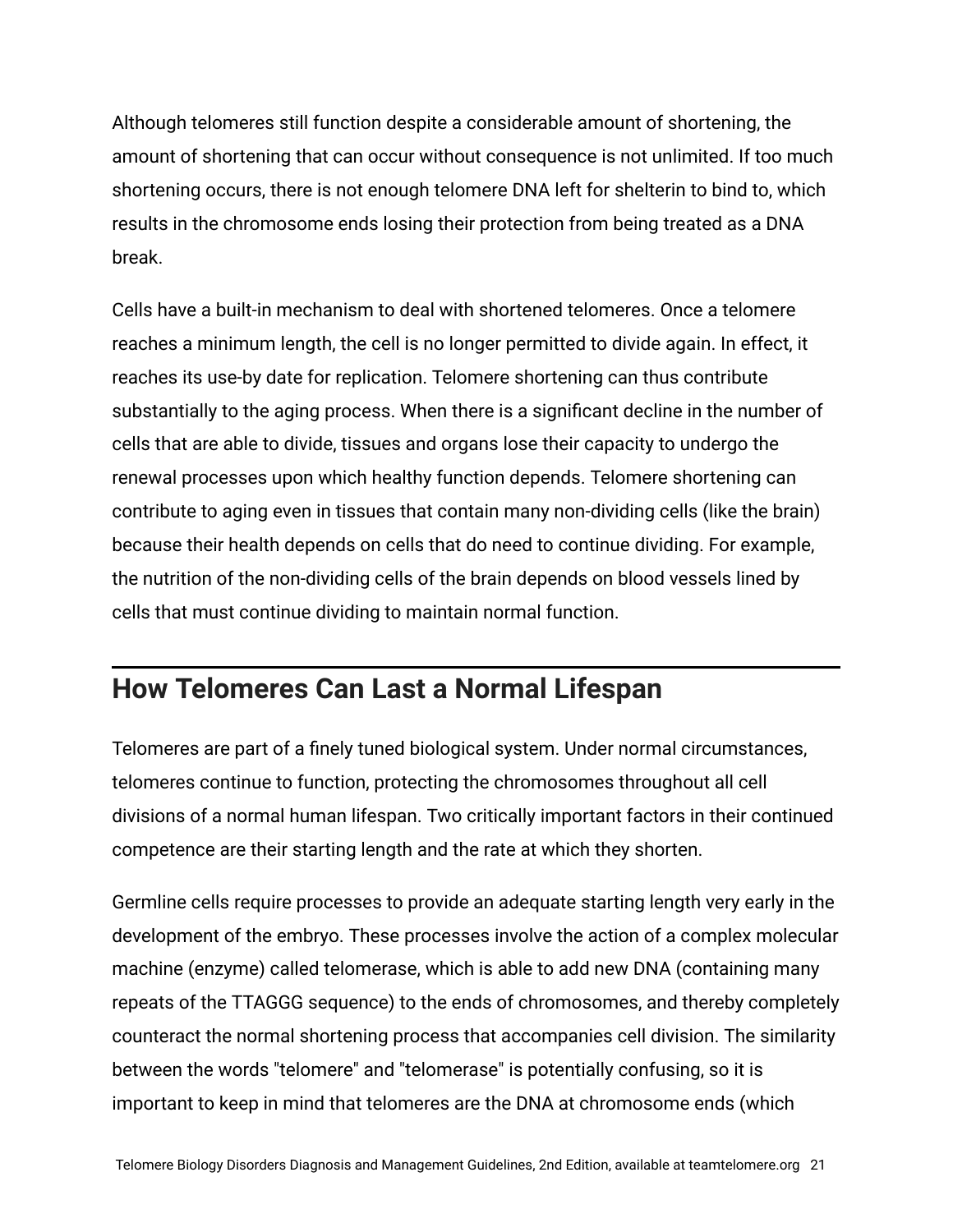become shorter with cell division), whereas telomerase is an enzyme (molecular machine) which lengthens telomeres.

The rate of telomere shortening is influenced by environmental and lifestyle factors. For example, toxic chemicals and cancer chemotherapy agents can cause tissue damage, and therefore induce a lot of cell division, thus increasing the overall rate of telomere shortening. Treatments that are normally used to get a patient ready for a bone marrow transplant can also cause this, and some viral infections can have this effect. In addition, lifestyle factors, such as physical inactivity, smoking, severe prolonged stress, and obesity are associated with shorter telomeres.

There are low levels of telomerase activity in the cells of many somatic tissues, which partially counteract normal telomere shortening. This slows down, but does not completely prevent the shortening in normal somatic cells. This is particularly important in organs that undergo a lot of cell division, including the bone marrow, which constantly produces huge numbers of new blood cells.

Telomerase is thus a key player in ensuring that our telomeres last for a normal human lifespan. It not only is important for providing a sufficient telomere length buffer at the start of life, but also for slowing down the rate of telomere loss through successive cell divisions. Inherited defects in telomerase can result in telomeres that are excessively shortened and therefore ineffective at preventing chromosome-related disease.

#### **Telomerase**

Telomerase is an enzyme that synthesizes the DNA sequence TTAGGG and adds it to the ends of telomeres. It does this by reverse transcribing an RNA molecule, which has a short sequence in the template region that is complementary to the TTAGGG DNA sequence. The RNA is sometimes referred to ashTER or hTERC, but usually hTR (human Telomerase RNA), and is encoded by the *TERC* gene (Telomerase RNA Component). When hTR molecules are being transcribed from the *TERC* gene, a string of additional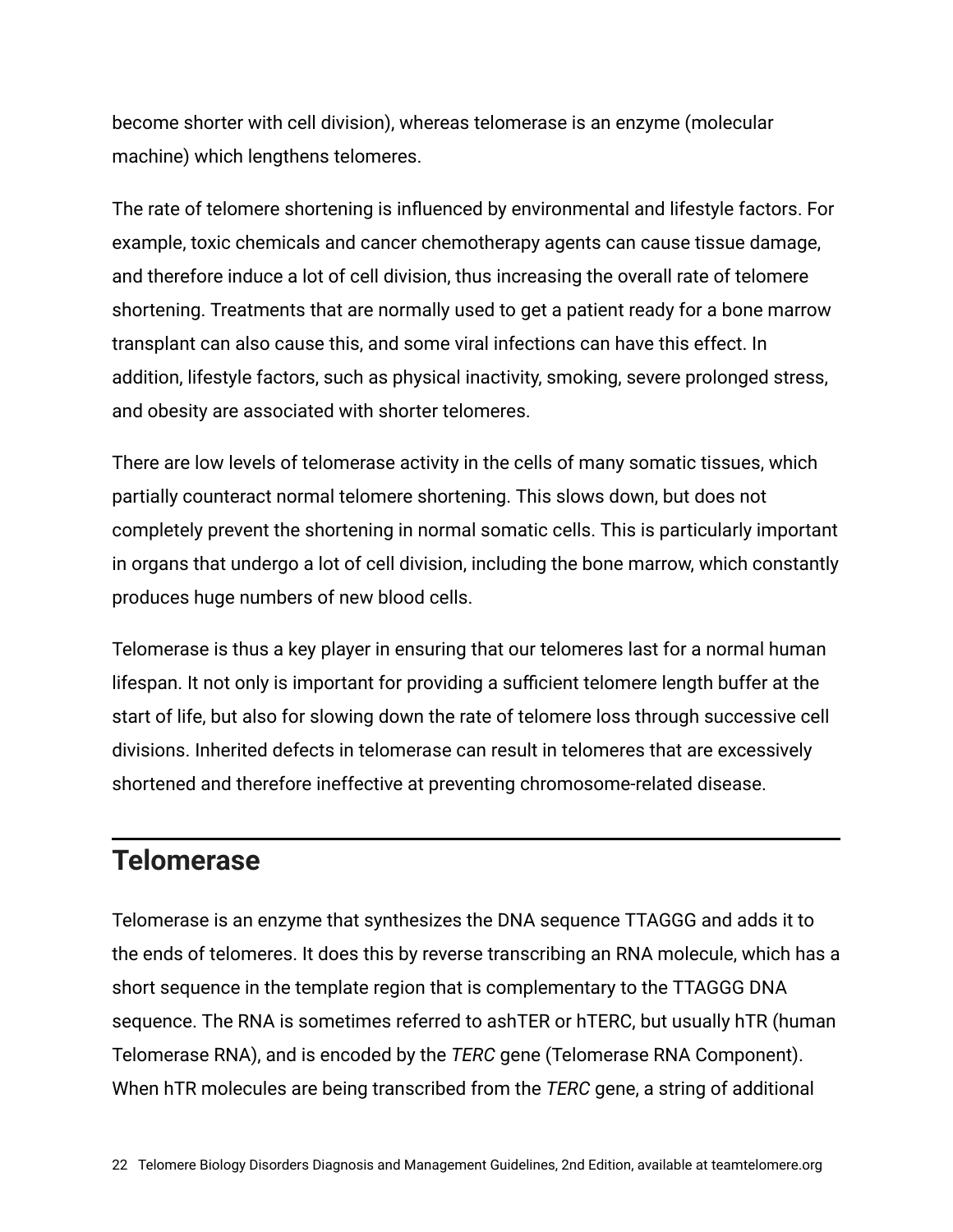"letters" is added to its end. The letters are all "A", so this string is called the polyA tail. The level of hTR in a cell is finely tuned by enzymes that decrease (PARN) or increase (PAPD5) the length of the polyA tail. Increased length of the tail results in hTR being earmarked for destruction, and some drugs have recently been discovered which block the action of PAPD5 and therefore increase the level of hTR and of telomerase.

Telomerase also contains a protein subunit called TERT (Telomerase Reverse Transcriptase), which does the reverse transcribing. The name of the gene encoding this protein is *TERT*. A third component of the active telomerase complex is a protein called dyskerin, which binds to RNA molecules like hTR. The gene that encodes dyskerin is called *DKC1* because it was the first pathogenic variant confirmed to cause dyskeratosis congenita, one of the syndromes caused by short telomeres.

The active telomerase enzyme complex contains at least six molecules: two copies each of hTERT, hTR, and dyskerin. Assembly of this complex molecule requires the action of specialized proteins, including NOP10 and NHP2.

In order to lengthen telomeres, telomerase needs to be transported from the places where it is assembled to the ends of telomeres where it does its work. TCAB1 (encoded by the gene *WRAP53*) is a protein required for this transportation. TCAB1 (and also NOP10 and NHP2) may form part of the telomerase complex at various stages in its life cycle. Once telomerase arrives at the chromosome end, it needs to dock with the telomere. A protein critically important for this is TPP1 (encoded by the *ACD* gene). TPP1 has a small region on its outer surface (the "TEL patch") with which it latches onto the surface of the telomerase enzyme. TPP1 attaches to the telomere end by binding to another shelterin protein, POT1 (encoded by the *POT1* gene).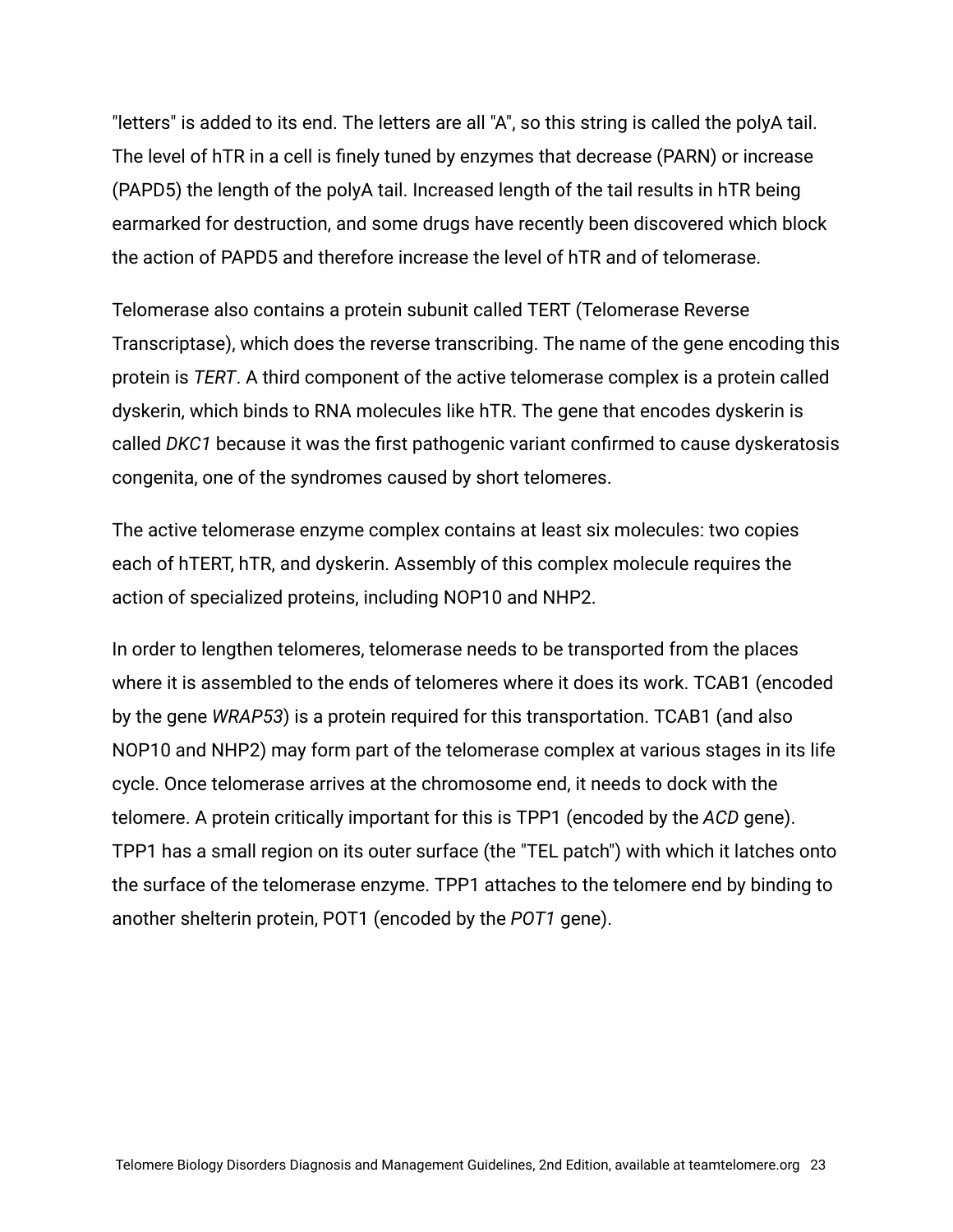### **Other Molecules Needed for Normal Telomere Length**

Considering data from other species, it would not be surprising to find that there are several hundred proteins that influence telomere length in humans to a greater or lesser extent.

Of those that are already known, the shelterin proteins are very important, because of their ability to influence telomerase activity and to protect the telomere. Telomerase synthesizes only the TTAGGG strand of telomere DNA. CTC1, STN1, and TEN1 are three proteins which form a molecular machine (the CST complex) which is thought to be involved in synthesizing the complementary CCCTAA DNA strand. The complex is also thought to be important in controlling the activity of telomerase.

The DNA of telomeres can be configured in a number of ways other than the helical Watson-Crick structure. The presence of many consecutive Gs in the telomere sequence means that telomeres are able to form complex structures (known as G-quadruplexes), whereby the Gs bind to each other instead of forming G-C pairs. Telomeres can also form a "t-loop" structure.

A number of proteins, including RTEL1, are required to prevent the G-quadruplex and t-loop structures from causing problems when telomeres are being copied during cellular replication (Figure 3).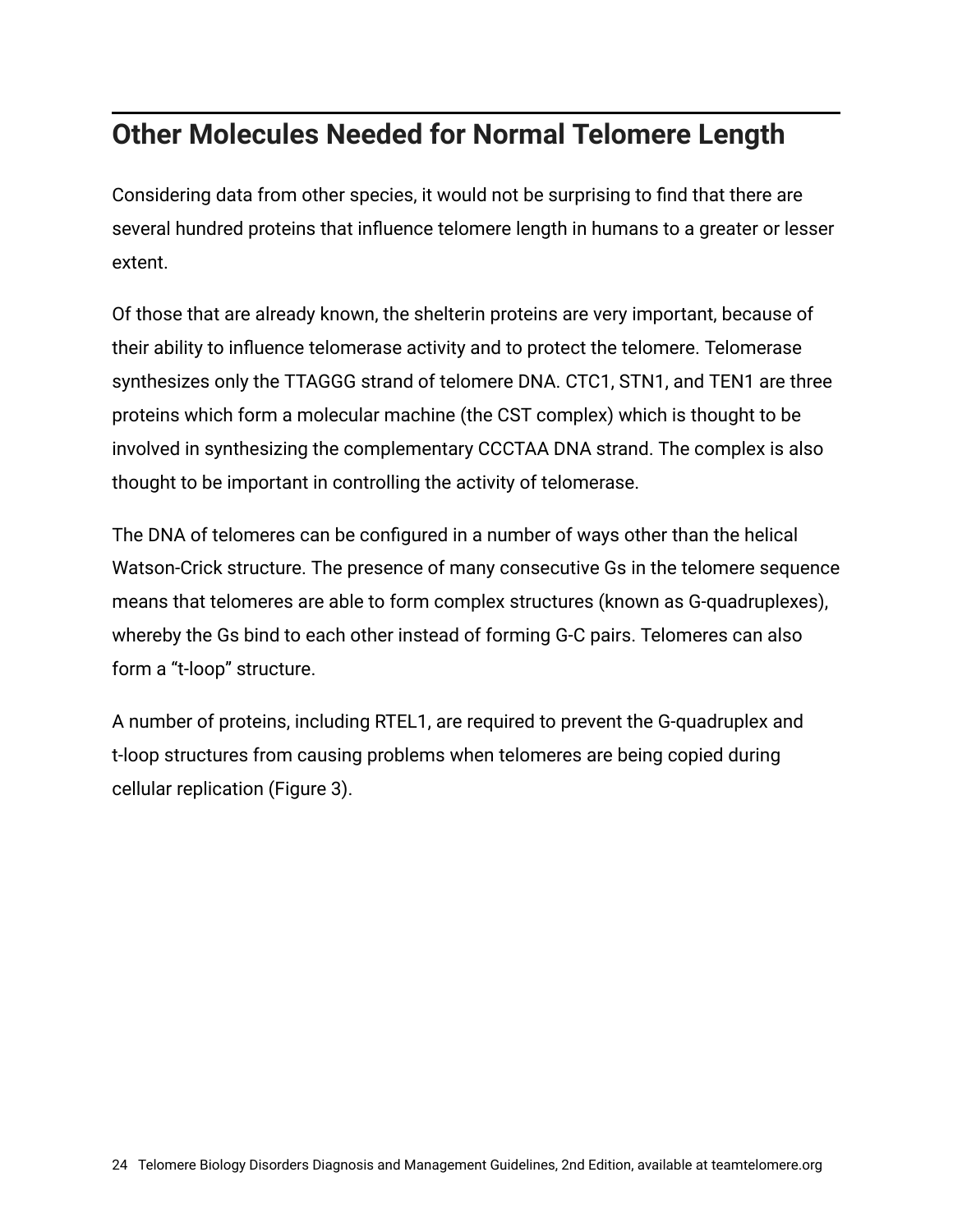

#### **Inherited Causes of Excessively Short Telomeres**

Inherited defects (pathogenic variants) in any of the genes that encode components of telomerase (*DKC1*, *TERC*, or *TERT*) or of specific genes that encode proteins that control the level of hTR (*PARN*), hTR maturation (*ZCCHC8*), or are involved in telomerase's assembly (*NOP10*, *NHP2*, or *NAF1*), transportation to the telomere (TCAB1 encoded by *WRAP53*), or docking with the telomere end (TPP1, encoded by *ACD*), can result in telomeres being too short (Figure 4). In addition, defects in genes that encode specific proteins involved in other aspects of telomere protection and synthesis (*TINF2* [the gene encoding TIN2, one of the shelterin proteins], *CTC1*, *STN1*, *POT1*, and *RTEL1*) may also cause excessive telomere shortening. Some individuals who have excessively short telomeres do not appear to have variants in any of these genes, so it is likely that there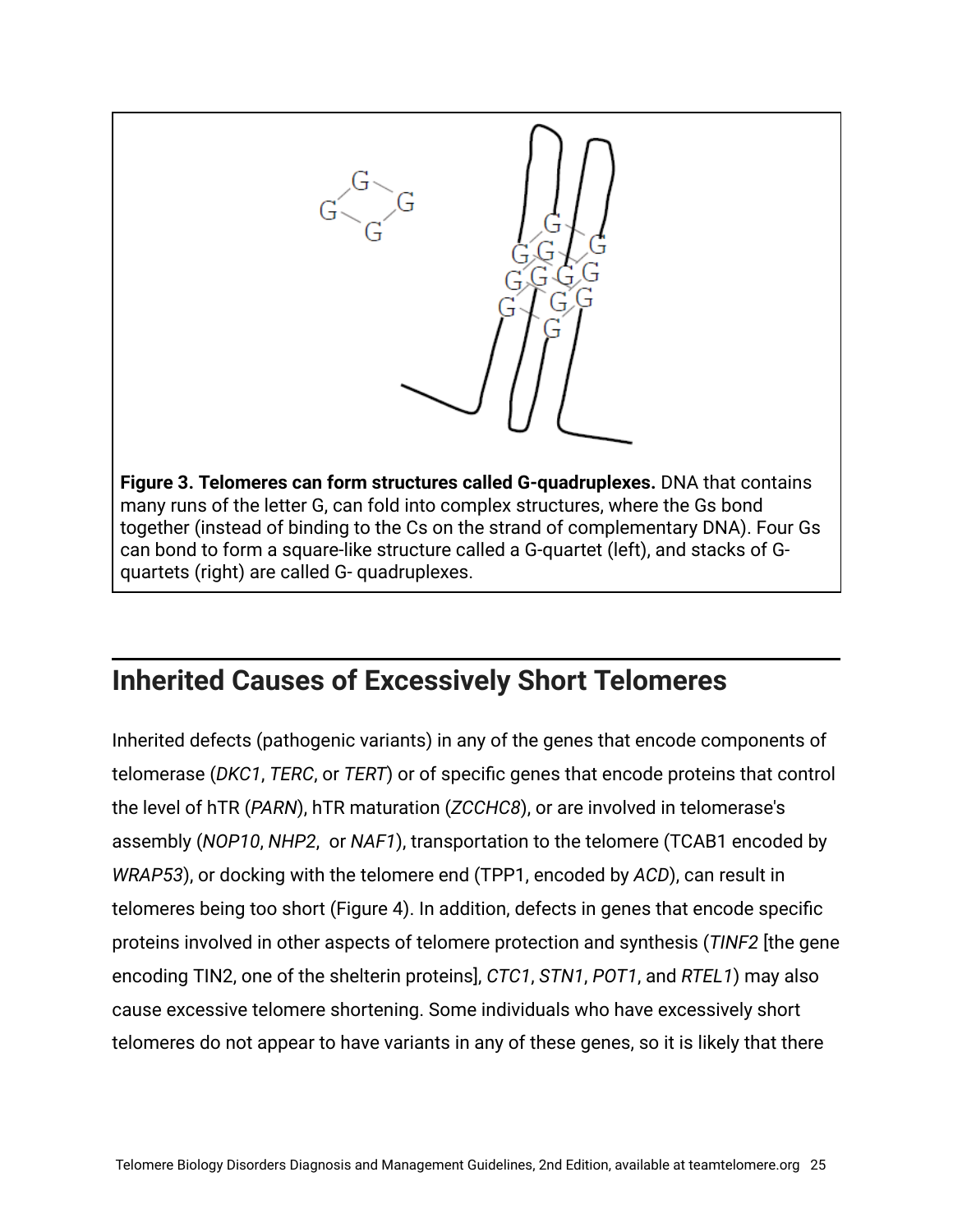are additional inherited causes of short telomeres resulting in telomere biology disorders that have not yet been found.



The consequences of deficient telomerase activity are two-fold (Figure 5).

26 Telomere Biology Disorders Diagnosis and Management Guidelines, 2nd Edition, available at teamtelomere.org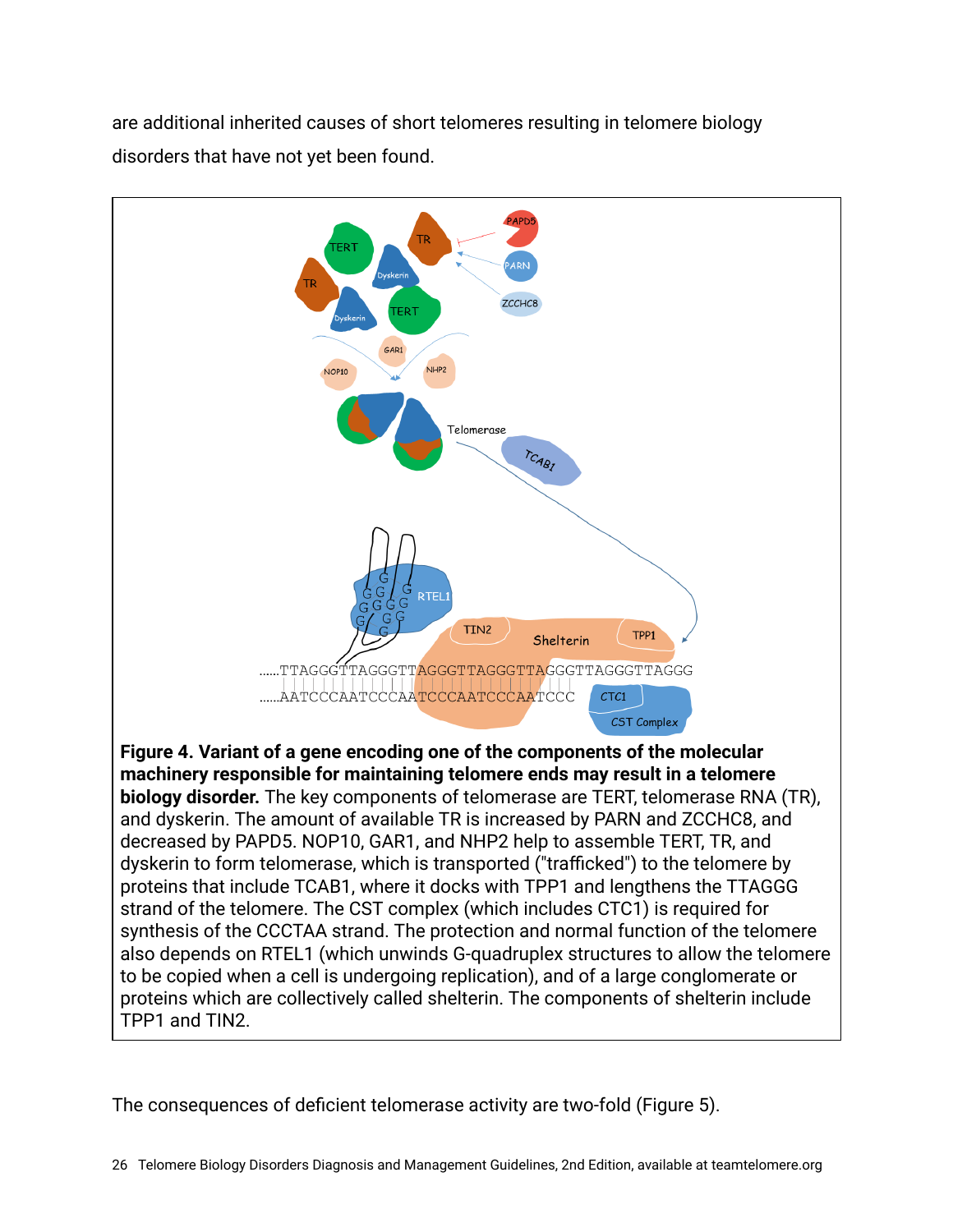First, the normal shortening that accompanies cell division is counteracted less effectively than when telomerase is normal, so telomeres shorten faster. Second, when there is less telomerase activity than normal, it may not be possible to restore telomere length in the germline cells and early embryo. The result is that an individual in the next generation inheriting the defective gene may also inherit telomeres that start off shorter than normal, a "double whammy" effect. This results in a tendency for some diseases with short telomeres to get worse from generation to generation, an unusual pattern of inheritance called genetic anticipation.

Defects in the other genes which cause short telomeres may follow a similar pattern, even though they may not directly affect telomerase activity. Gene defects causing failure to protect the telomere or to copy the telomere DNA properly during cell division may speed up the rate of telomere shortening to an extent that normal levels of telomerase are not able to adequately counteract, either in somatic or germline cells that pass DNA on to the next generation.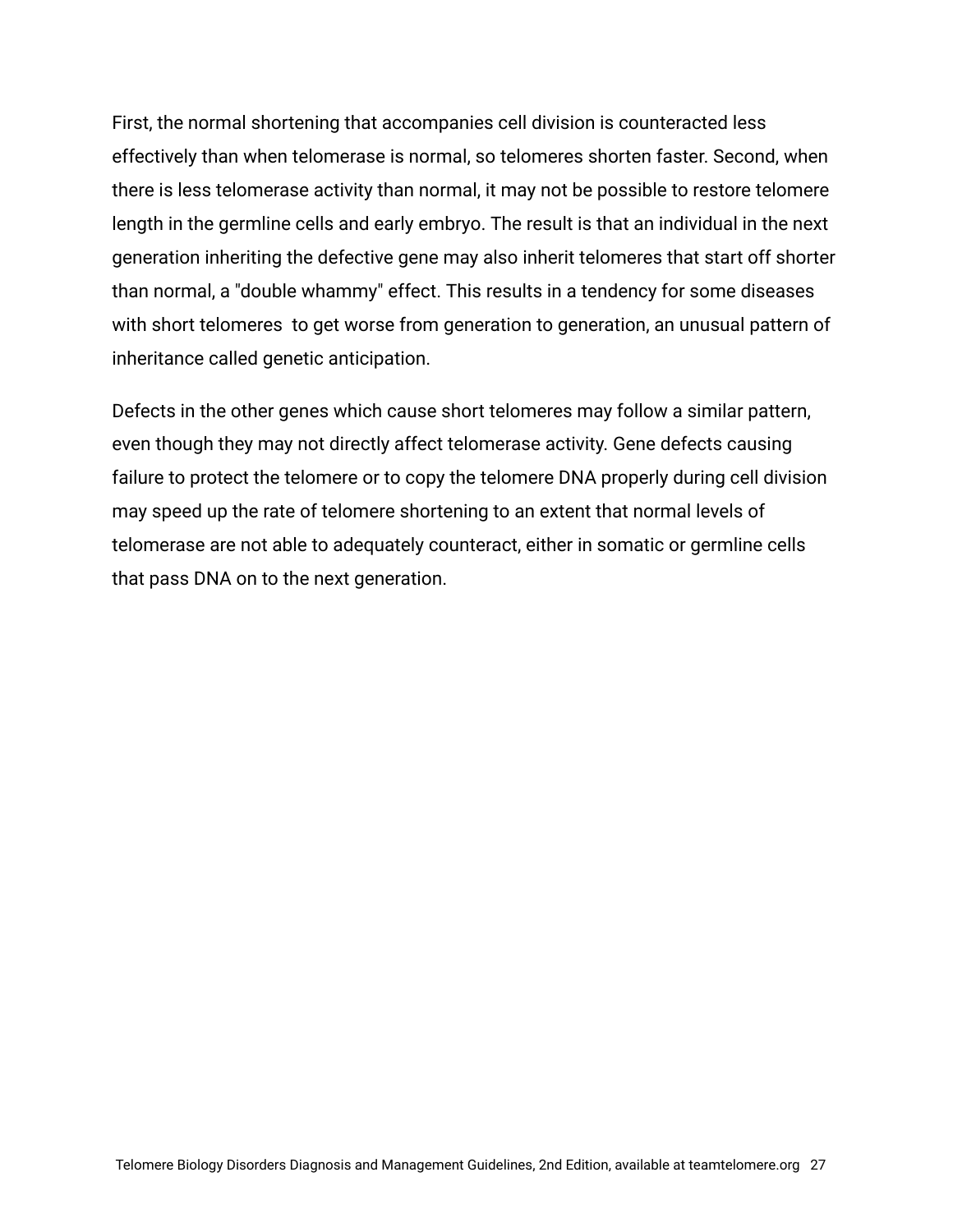

#### **Why Short Telomeres Cause Disease**

Cells with excessively short telomeres reach their proliferative "use-by date" much earlier than normal, which means that various tissues and organs are not able to maintain themselves by normal numbers of cell divisions. Eventually, this may result in an insufficient number of cells (cytopenia) in various organs.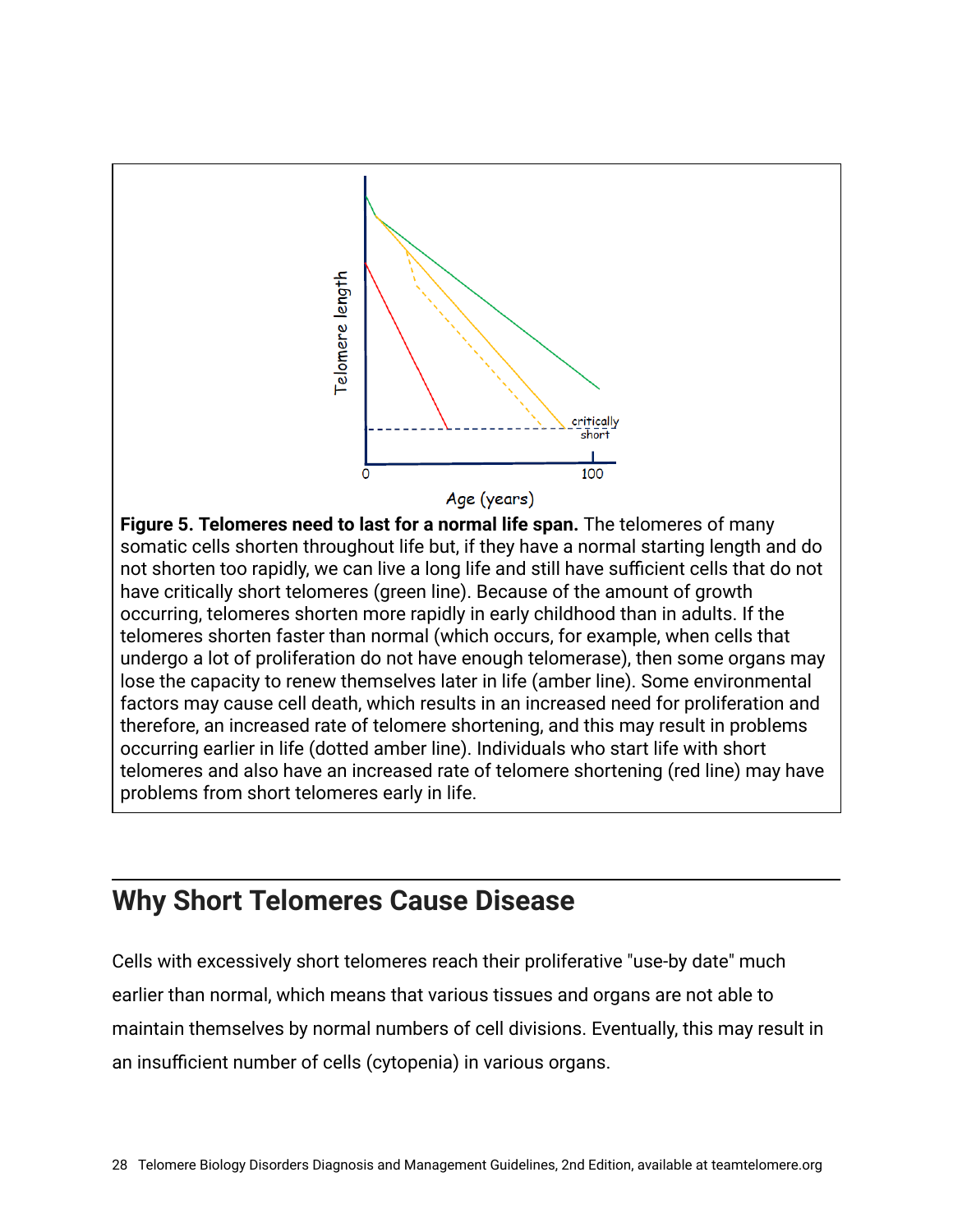The severity of the condition tends to be related to how short the telomeres are. If the telomere length deficit is very severe, there may even be insufficient cell division for organs to develop normally in specific embryonic tissues (for example, in the cerebellum and other parts of the brain). When telomere biology disorders become manifest first in childhood, they often affect the bone marrow, which is normally one of the most highly proliferative organs. This causes a deficiency in numbers of red blood cells (anemia), white cells (neutropenia), and platelets (thrombocytopenia). The combination of these three deficiencies is called aplastic anemia or bone marrow failure. When telomere shortening is less severe, problems may not surface until later in life.

Excessively short telomeres are also associated with an increased risk of cancer. The reasons for this may include the following. First, when telomeres become excessively short, they lose their ability to protect chromosome ends from the DNA repair machinery. This results in end-to-end fusion of chromosomes and the potential for the joined chromosomes to break at a random location when the cell next divides. This sets up a cycle where continued random chromosome breakage and random rejoining creates unpredictable changes in the genome, which may increase the risk of cancer. Second, organs that are depleted of normal cells may send increasingly powerful signals to stimulate the remaining cells to divide, which may inadvertently favor the growth of rogue cells on their way to becoming cancerous. Third, normal cells in a normal organ can often restrain the growth of rogue cells, but this effect is progressively lost as surrounding cells die.

Excessive telomere shortening can affect almost any organ system, but it is still not clear why it causes bigger problems in some organs than others. It seems easy to understand why bone marrow, a highly proliferative tissue, may be affected. It is difficult to understand, however, why there are more often serious problems in lungs, which are thought to have only moderate rates of cell division, than in the skin, or in the lining of the gastrointestinal tract, both of which constantly undergo high levels of cell division. It is also difficult to understand, for example, why some individuals who have no major